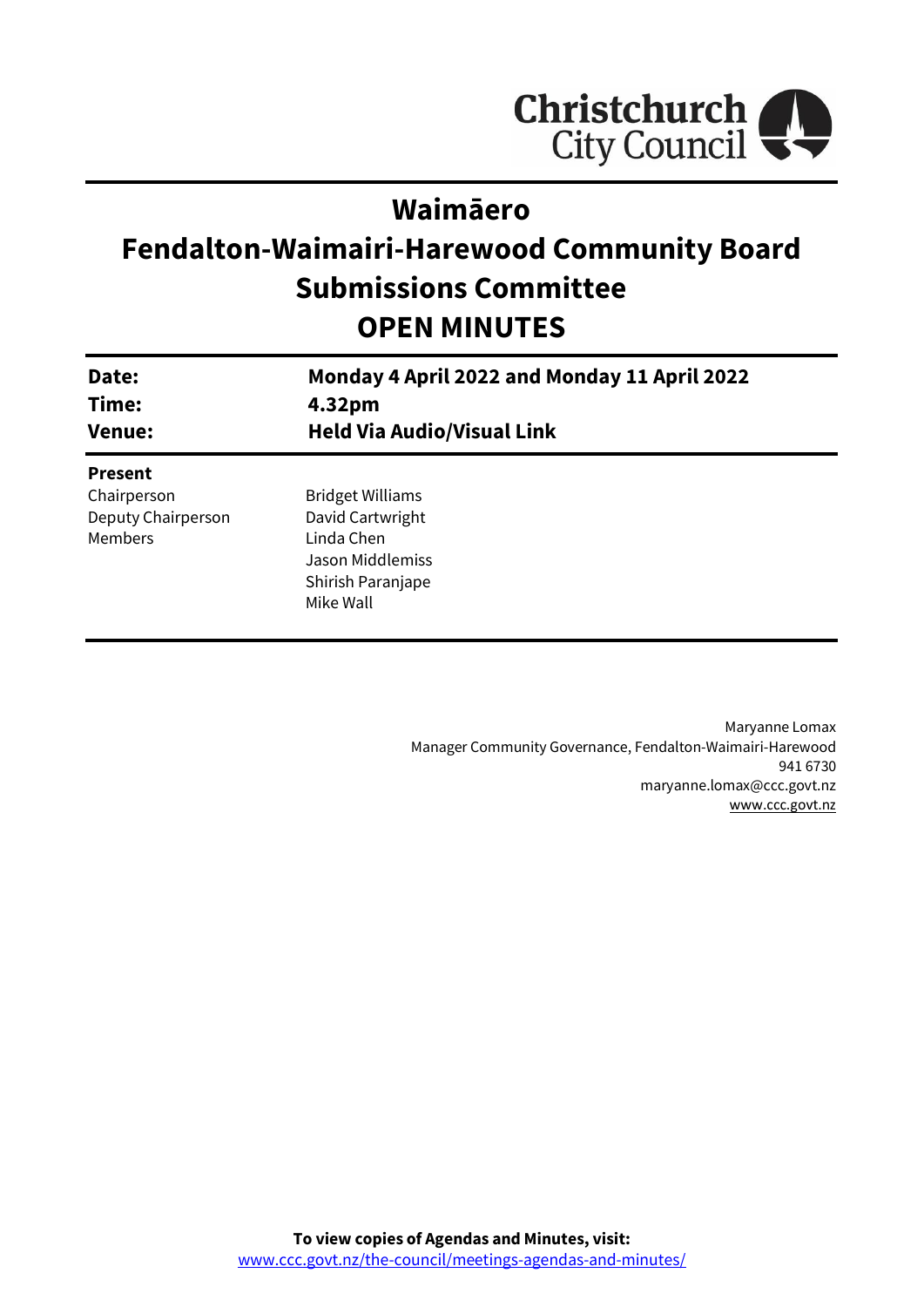

## **Part A Matters Requiring a Council Decision**

**Part B Reports for Information**

### **Part C Decisions Under Delegation**

**Post meeting Note:** This meeting was held via audio/visual link on the Zoom platform due to New Zealand being at the red setting of the Covid-19 Protection Framework (the Traffic Alert system) on the date the meeting was scheduled. These minutes provide a written summary of the meeting proceedings.

The Chairperson opened the meeting and notified members that the meeting was being publicly livestreamed on YouTube and that the recording would be kept online for future viewing.

# **1. Apologies Ngā Whakapāha**

The Chairperson called for any apologies. No apologies were recorded.

# **2. Declarations of Interest Ngā Whakapuaki Aronga**

The Chairperson asked if any members needed to declare a conflict of interest relating to any matters on the agenda. There were no declarations of interest recorded.

# **3. Submissions on Current Consultations**

The Committee proceeded to discuss its submission to the Council on the Draft Annual Plan 2022- 23. The Community Board Advisor displayed a draft submission based on initial feedback received from the Committee members.

Key points raised during the discussion included:

- The Committee was concerned about the proposed rates rise, and that even though it technically is lower than what was signalled in the LTP, the difference is minimal.
- The Committee discussed regular feedback received from members of the community that they want the Council to focus on getting the basics right and they do not feel that the capital programme has been prioritised in line with residents' priorities.
- The Committee discussed concerns that rates rises appear to be the default option to address cost increases, rather than finding other ways to raise revenue or reduce costs.
- The Committee discussed the proposed raise in central city parking fees and agreed that it would support a reduction in parking fees. The Committee discussed environmental concerns and the need to encourage more sustainable travel options, while also maximising the efficient use of the carbon investment already made in constructing the Lichfield Street parking building.
- The Committee discussed infrastructure issues which need to be addressed within the Board area, including surface flooding on Brenchley Avenue and traffic congestion.
- The Committee discussed the lack of clarity around the Three Waters proposals and how this is causing concern for residents.

The meeting adjourned at 5pm and resumed at 5.38pm.

The Committee discussed the proposal to allow residents to opt-out of the kerbside collection targeted rate. The Committee expressed concern about this proposal, particularly the risk of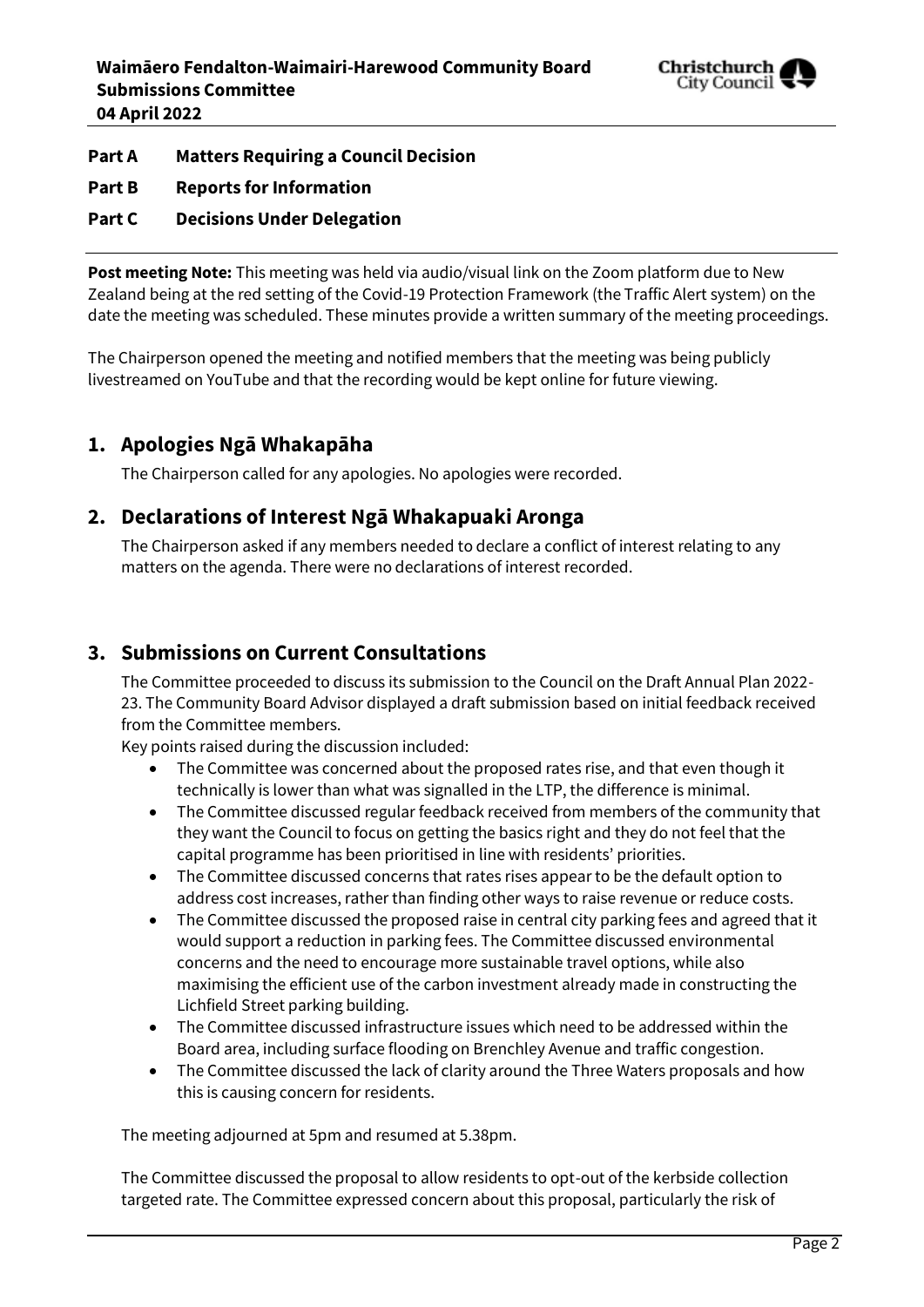### **Waimāero Fendalton-Waimairi-Harewood Community Board Submissions Committee 04 April 2022**



setting a precedent for other Council services if opt-out policies are introduced. Committee members expressed a preference for everyone to use the Council service, unless there are valid reasons why it is not an adequate service. The Committee decided to support the proposal, but only on the basis that an appropriate equivalent service is in place and the Council service is not appropriate for the specific property.

The Committee discussed the proposal to increase rates on vacant central city land. The Committee debated whether to support this initiative, citing the following points:

- There is a problem that needs to be addressed with central city land not being used productively.
- Equally, current market conditions make it very difficult to find tenants for central city buildings and this makes it difficult if not impossible for a developer to finance a project.
- The Committee acknowledged that the proposal includes a scheme to provide a remission back to property owners who keep their vacant land in a well maintained condition. On this basis the Committee cautiously agreed to support the proposal.
- The Committee decided not to comment on where else in the city this could be applied.
- The Committee discussed the question about increasing rates on derelict buildings as a tool to encourage repair work. The Committee supported the intention while expressing concern that this could place stress on an owner with a genuine intention of repairing their building. The Committee also expressed concern about the possibility of the Council becoming the judge of whether a building is considered an eyesore, and that this is not a role they would be comfortable with the Council fulfilling.
- The Committee agreed that they need more information about the proposed new policy on Maori freehold land before deciding whether to make a submission on this.

Linda Chen left the meeting at 6.19pm

Jason Middlemiss left the meeting at 6.25pm

The meeting adjourned at 6.38pm on 4 April 2022.

The meeting resumed at 6.10pm on 11 April 2022 via Audio/Visual Link. Linda Chen was not present at this time. All other Committee members were present when the meeting resumed.

The Committee took time to read through the draft submissions which it had developed on 4 April, with minor adjustments made to correct typographical errors .

The Committee asked the Community Governance Team to provide a copy of the results of the Residents' Satisfaction Survey as referenced in one of the submissions.

The Community Board Advisor then recommended that the Committee formally move a motion to adopt each submission and authorise the Chairperson to approve any amendments that may be needed before they are submitted.

The Committee also decided not to submit on the proposed new policy for Maori freehold land.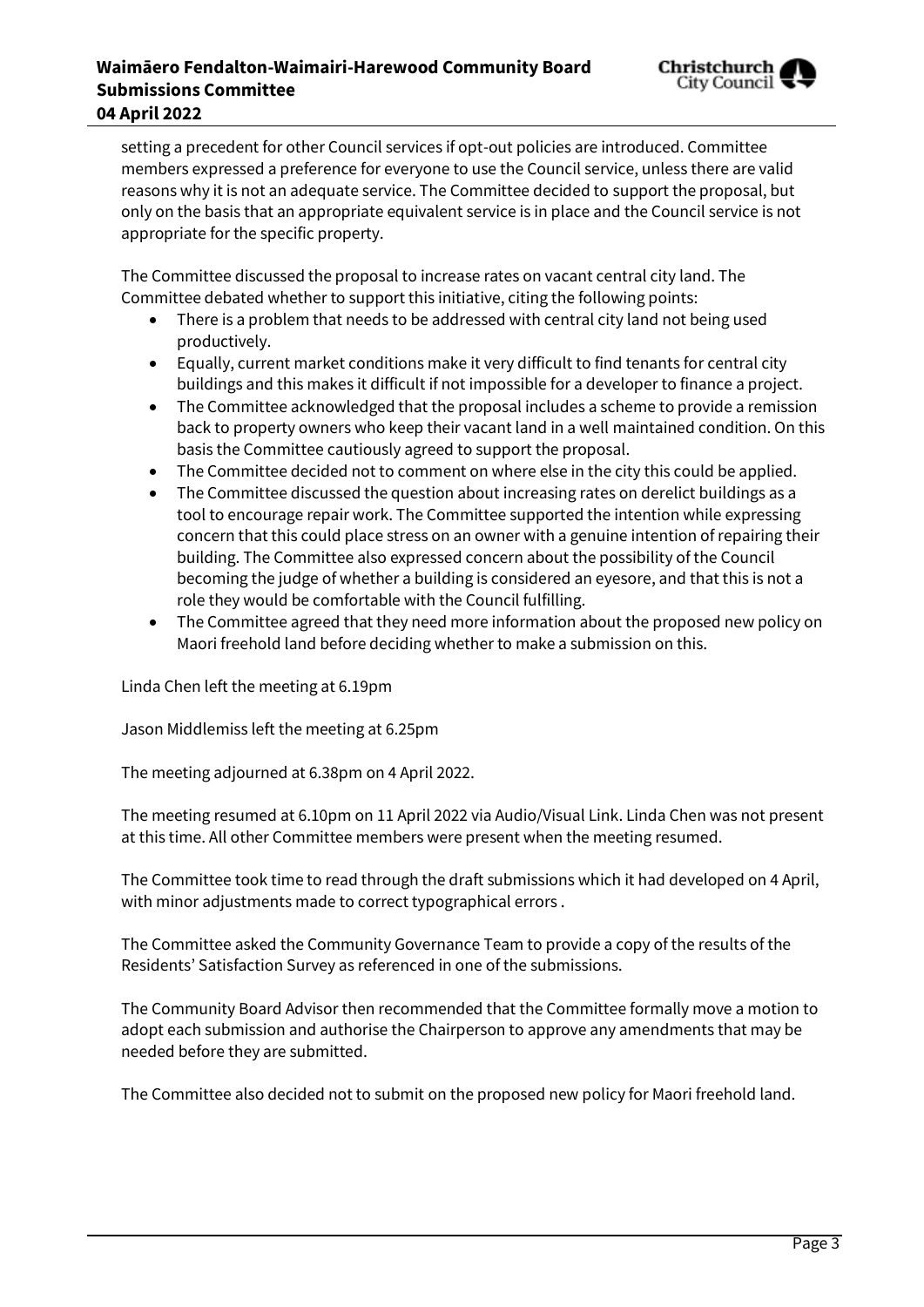

#### **Staff Recommendations**

That the Waimāero Fendalton-Waimairi-Harewood Community Board Submissions Committee:

- 1. Considers making a submission to the Council on behalf of the Fendalton-Waimairi-Harewood Community Board regarding the following consultations:
	- a. The Christchurch City Council Draft Annual Plan 2022-23
	- b. Opting out of kerbside collection and targeted rate.
	- c. Proposal to increase rates on vacant central city land.
	- d. Proposal for a new Policy on Māori freehold land.

#### **Committee Resolved FBSC/2022/00003**

That the Waimāero Fendalton-Waimairi-Harewood Community Board Submissions Committee:

1. Adopts the following submission to the Council on behalf of the Fendalton-Waimairi-Harewood Community Board regarding the Christchurch City Council Draft Annual Plan 2022-23 and authorises the Chairperson to approve any amendments which may be necessary before it is submitted:

| Question                                                                                                                                                                                                     | <b>Feedback</b>                                                                                                                                                                                                                                                                                                                                                                                                                                                                                                                                                                                                                                                                                                                                                           |
|--------------------------------------------------------------------------------------------------------------------------------------------------------------------------------------------------------------|---------------------------------------------------------------------------------------------------------------------------------------------------------------------------------------------------------------------------------------------------------------------------------------------------------------------------------------------------------------------------------------------------------------------------------------------------------------------------------------------------------------------------------------------------------------------------------------------------------------------------------------------------------------------------------------------------------------------------------------------------------------------------|
| What do you think of our<br>proposed average residential<br>rates increase of 4.86% and<br>4.96% across all ratepayers<br>(which is lower than the 4.97%<br>signalled in the Long Term Plan<br>$2021 - 31$ ? | The Board acknowledges the efforts the Council has made<br>to keep the average rates increase below the amount<br>signalled in the LTP. However, it remains a significant<br>increase particularly for people on fixed incomes or who are<br>asset rich but cash poor.<br>The Board is particularly concerned about the perpetual<br>cycle of rates rises that are higher than increases in the<br>average wage, and asks the Council to be mindful that this<br>rise will not occur in a vacuum, but in an environment of<br>considerable cost inflation on household living costs.<br>The Board acknowledges that the Council is also facing<br>inflated costs to deliver its services and projects, and<br>submits that an average rates increase of 3% would be fair. |
| Do you have any comments<br>about our proposed changes to<br>revenue, spending and<br>borrowing?                                                                                                             | The Board sympathises with the problem the Council faces<br>with various world events obstructing supply chains and<br>driving price inflation. That said, the Board is concerned<br>that the default response appears to be to raise the rates,<br>instead of exploring more innovative options to increase<br>revenue or deliver services more cost-effectively. Another<br>suggestion is to reprioritise the Capital Programme in line<br>with the results of the Residents' Satisfaction Survey as to<br>services our residents want the Council to prioritise<br>(especially given the current economic outlook).                                                                                                                                                    |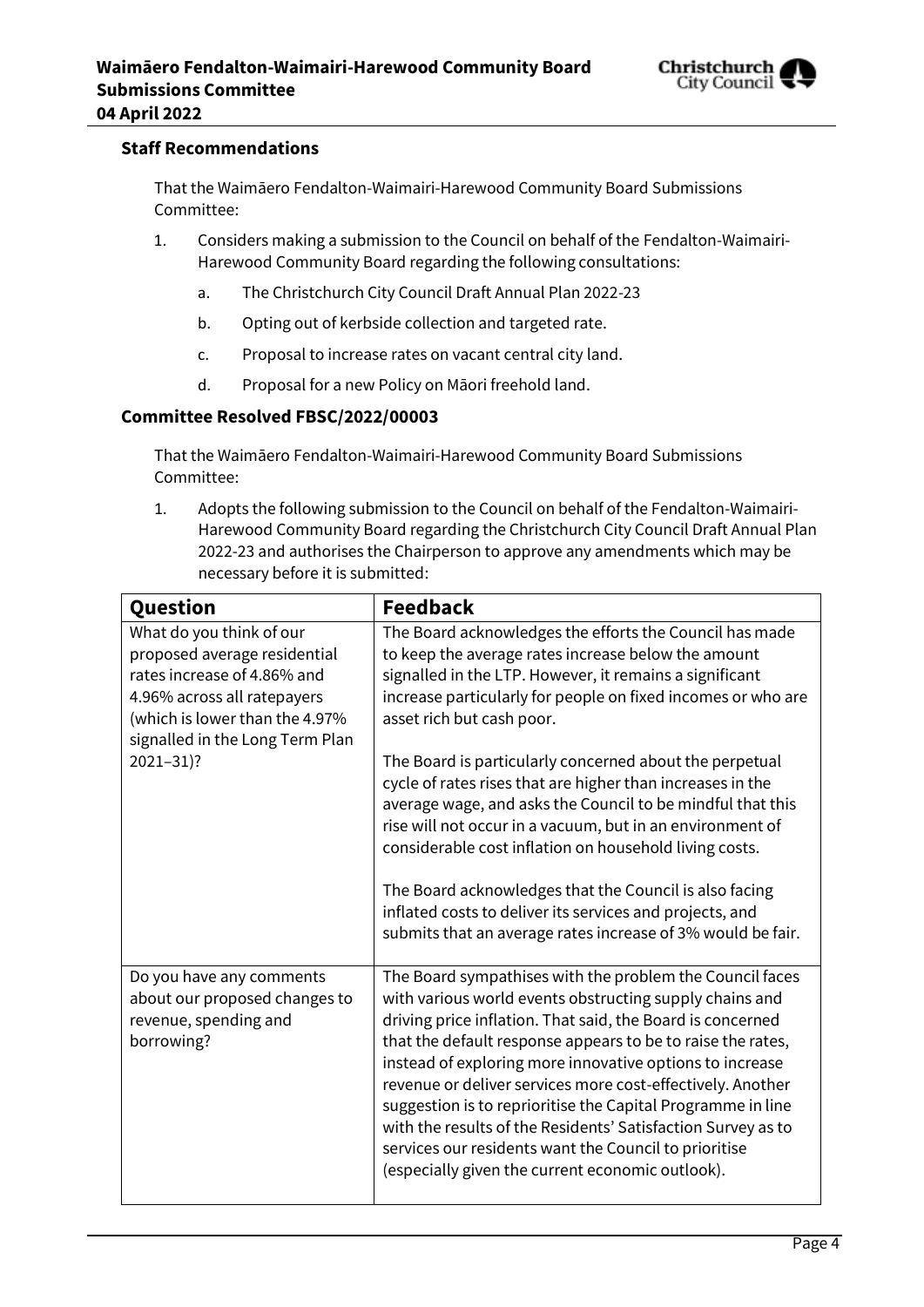# **Waimāero Fendalton-Waimairi-Harewood Community Board Submissions Committee 04 April 2022**



| We're proposing some changes<br>to our Revenue and Financing<br>and Rates Remission policies -<br>do you have any comments?                                                                      | The Board supports the intention of updating the policies to<br>make sure they remain relevant and easily understood, and<br>to remove any expired provisions. The Board particularly<br>supports the proposed wheelie bin rates remission.                                                                                                                                                                                                                                                                                                                                                                                                                                                                                                                                                                                                                                                                                                                                                                                                                                                                                        |
|--------------------------------------------------------------------------------------------------------------------------------------------------------------------------------------------------|------------------------------------------------------------------------------------------------------------------------------------------------------------------------------------------------------------------------------------------------------------------------------------------------------------------------------------------------------------------------------------------------------------------------------------------------------------------------------------------------------------------------------------------------------------------------------------------------------------------------------------------------------------------------------------------------------------------------------------------------------------------------------------------------------------------------------------------------------------------------------------------------------------------------------------------------------------------------------------------------------------------------------------------------------------------------------------------------------------------------------------|
| Do you have any comments on<br>our proposed changes to fees<br>and charges?                                                                                                                      | The Board would support a reduction in car parking rates to<br>encourage more people to visit the central city. Higher<br>occupancy would also help to offset the fixed costs of<br>operating our car parking facilities.                                                                                                                                                                                                                                                                                                                                                                                                                                                                                                                                                                                                                                                                                                                                                                                                                                                                                                          |
|                                                                                                                                                                                                  | The Board acknowledges environmental concerns and the<br>importance of encouraging other sustainable modes of<br>transport. However the facility already contains a significant<br>level of embedded carbon as well as carbon emissions<br>associated with its running costs, so in the interim it makes<br>environmental sense to ensure this carbon investment is<br>used as efficiently as possible by maximising the facility's<br>occupancy. Maximising the occupancy of the facility could<br>also mitigate the risk of new facilities being set up elsewhere<br>to meet the demand (with their own associated carbon<br>investment). The Board also encourages the Council to<br>investigate innovative alternatives to offset carbon<br>emissions.                                                                                                                                                                                                                                                                                                                                                                         |
| Do you have any comments<br>about our capital programme<br>(for example, our roads and<br>footpaths, our water,<br>wastewater, surface water and<br>waterways, our facilities and our<br>parks)? | The Board is pleased to see improvements being made to<br>the city's road infrastructure. However the Board is aware of<br>a number of local suburban streets in our Wards which are<br>no longer fit for purpose due to changing travel patterns, as<br>well as legacy issues such as poorly designed intersections,<br>deep dish kerb and channel, and large trees planted too<br>close to footpaths and underground infrastructure. A long<br>term strategy will be needed to address all of these issues,<br>and the Board is aware that projects such as the Slow Speed<br>Neighbourhoods will provide some assistance. High priority<br>areas that the Board wants to address include:<br>The Grahams/Memorial intersection (specifically in<br>relation to installing a right-turn arrow)<br>The Waimairi/Maidstone Intersection (specifically in<br>relation to installing a right-turn arrow)<br>Traffic issues in the area of Merivale bordered by<br>$\bullet$<br>Rugby Street, Papanui Road, Carlton Mill Road and<br><b>Rossall Street</b><br>Brenchley Avenue (in relation to Stormwater issues<br>causing flooding) |
|                                                                                                                                                                                                  | Our residents are concerned about the changes to Three<br>Waters and the lack of clarity around the potential<br>implications on Council rates. The Board acknowledges that<br>the Council is also facing similar uncertainty about this<br>issue.                                                                                                                                                                                                                                                                                                                                                                                                                                                                                                                                                                                                                                                                                                                                                                                                                                                                                 |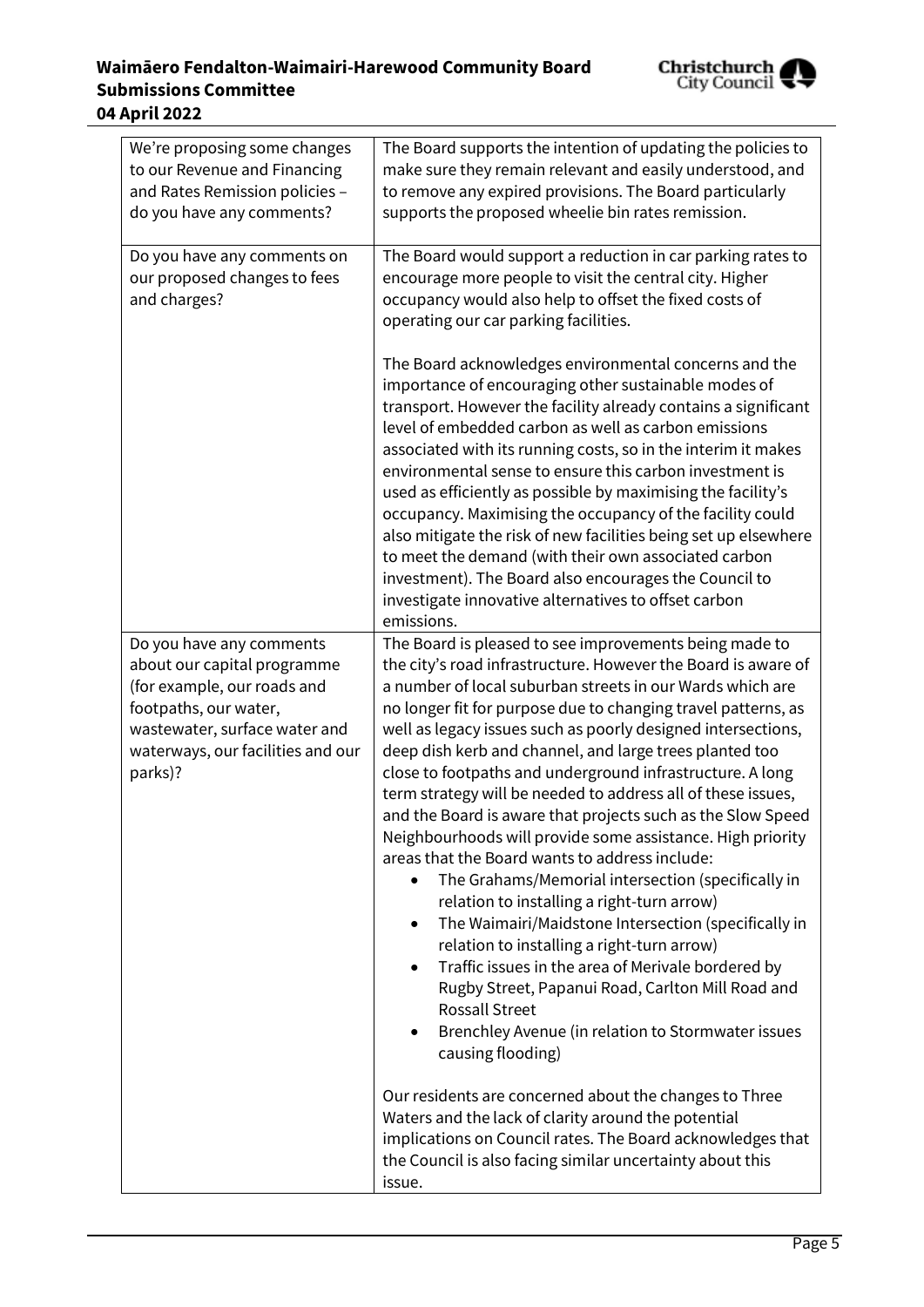

| Any further comments        | No Comment |
|-----------------------------|------------|
| Do you want to speak to the | Yes        |
| <b>Hearings Panel</b>       |            |

Mike Wall/Jason Middlemiss **Carried**

# **Committee Resolved FBSC/2022/00004**

That the Waimāero Fendalton-Waimairi-Harewood Community Board Submissions Committee:

2. Adopts the following submission to the Council on behalf of the Fendalton-Waimairi-Harewood Community Board regarding the proposal to allow opting out of the kerbside collection targeted rate and authorises the Chairperson to approve any amendments which may be necessary before it is submitted:

| Question                                              | <b>Feedback</b>                                                                                                                                                                                                                                                                                                                                                                                                                                                                                                                                                |
|-------------------------------------------------------|----------------------------------------------------------------------------------------------------------------------------------------------------------------------------------------------------------------------------------------------------------------------------------------------------------------------------------------------------------------------------------------------------------------------------------------------------------------------------------------------------------------------------------------------------------------|
| Do you support the proposed<br>changes?               | The Board supports giving people the opportunity to opt out<br>of the targeted rate if they are not using the service.<br>This support is on the basis that the opt-out will only be<br>approved where appropriate equivalent services are in<br>place.<br>The Board expects that an opt-out would only be approved<br>in situations where the Council service is not appropriate to<br>meet the needs of the property. We have concerns about the<br>potential for setting dangerous precedents for other Council<br>services by developing opt-out policies. |
| Do you want to speak to the<br><b>Hearings Panel?</b> | No                                                                                                                                                                                                                                                                                                                                                                                                                                                                                                                                                             |

Shirish Paranjape/Jason Middlemiss **Carried**

Shirish Paranjape left the meeting at 6:18 p.m. prior to the vote on the submission regarding the proposal to increase rates on vacant central city land.

### **Committee Resolved FBSC/2022/00005**

That the Waimāero Fendalton-Waimairi-Harewood Community Board Submissions Committee:

3. Adopts the following submission to the Council on behalf of the Fendalton-Waimairi-Harewood Community Board regarding the proposal to increase rates on vacant central city land and authorises the Chairperson to approve any amendments which may be necessary before it is submitted:

| Question                         | <b>Feedback</b>                                             |
|----------------------------------|-------------------------------------------------------------|
| What do you think about the      | The Board supports the proposal to increase rates on vacant |
| proposal to introduce a City     | central city land, as an incentive for developers to do     |
| Vacant differential of 4 for     | something productive with these valuable properties.        |
| central city land with no active | The Board also encourages the Council to explore financial  |
| or consented use?                | incentives to encourage development, where development      |